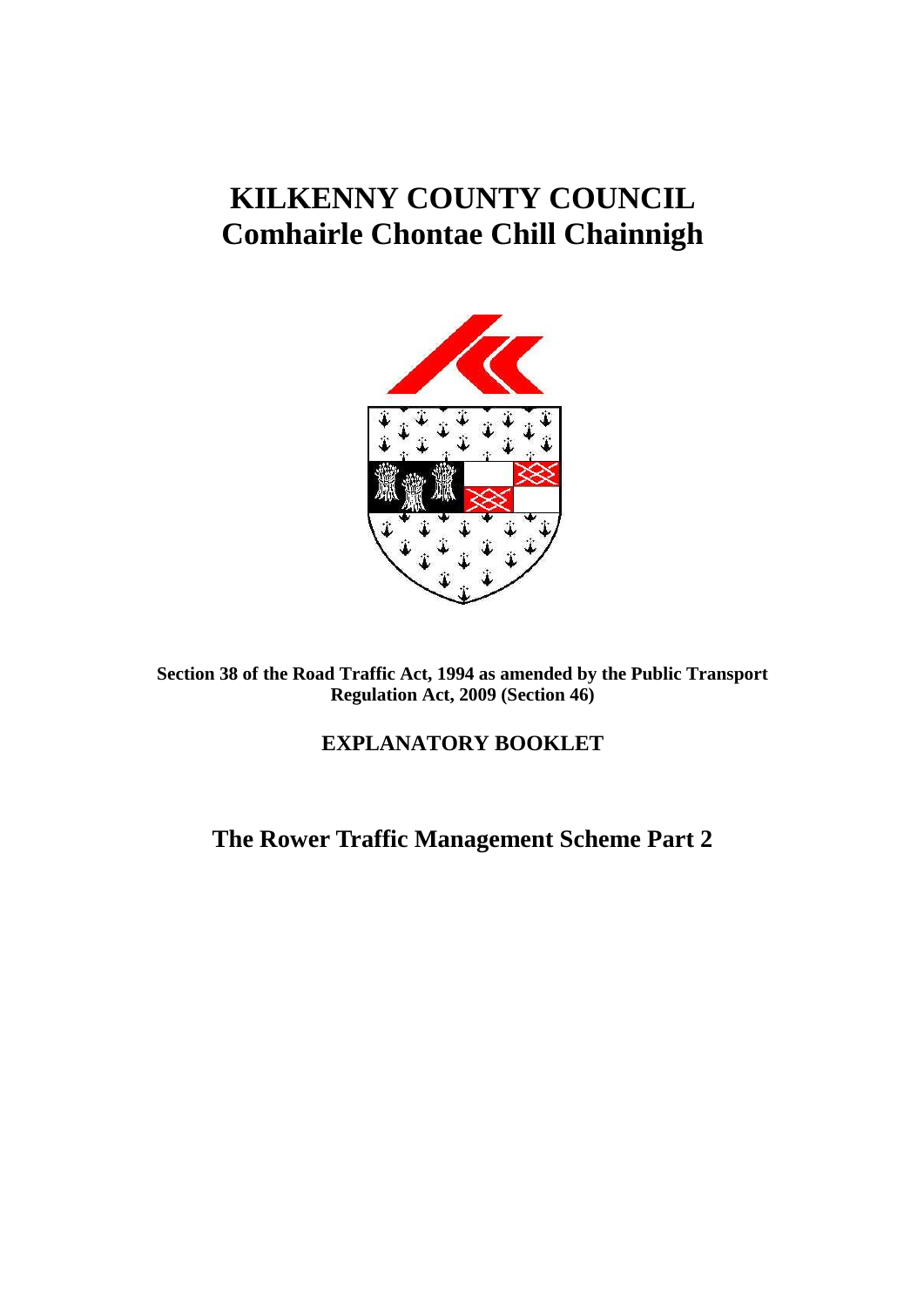## **PROJECT DESCRIPTION AND PRINCIPLE FEATURES**

## **1.0 Brief description of the proposed works**

The works proposed were designed to address the safety issues that exist at present and includes the following:-

- Standardisation of the R705 Regional Road carriageway width to 6.0m approx through northern section of the village;
- Traffic calming in the village;
- Construction of new footpaths including a new footpath to the hurling pitch;
- Regularisation and delineation of designated parking bays;
- Provision of street lighting and furniture;
- Installation of signing and road markings;
- Landscaping

Refer to proposed drawing layout in Appendix 2.

## **2.0 Background and reasons for scheme**

This document has been prepared in accordance with Section 38 of the Road Traffic Act, 1994 as amended by the Public Transport Regulation Act, 2009 (Section 46), refer to Appendix 1 of this document for copy of Public Notice.

The proposed works will offer substantial benefits to the local community, namely:-

- Continuation of standardising the R705 carriageway width to 6.0m approx through the village, will greatly enhance driver awareness of the urban semi-urban area which in turn will alter driving behaviours, reduce traffic speeds and provide for the accommodation and comfort of pedestrians.
- The provision of a new footpath to the hurling pitch will provide safe access for users of all ages.
- The provision of regularised parking and set-down areas will greatly improve safety for all road users.
- The proposed improvements will promote a sense of place and pride in the local community.
- The provision of new and additional footpaths, landscaping, lighting & planting will improve the visual appearance of the area and enhance the urban realm.

## **3.0 Design Criteria**

The scheme shall be designed in accordance with the NRA Design Manual for Roads and Bridges and the DTTAS Design Manual for Urban Roads and Streets.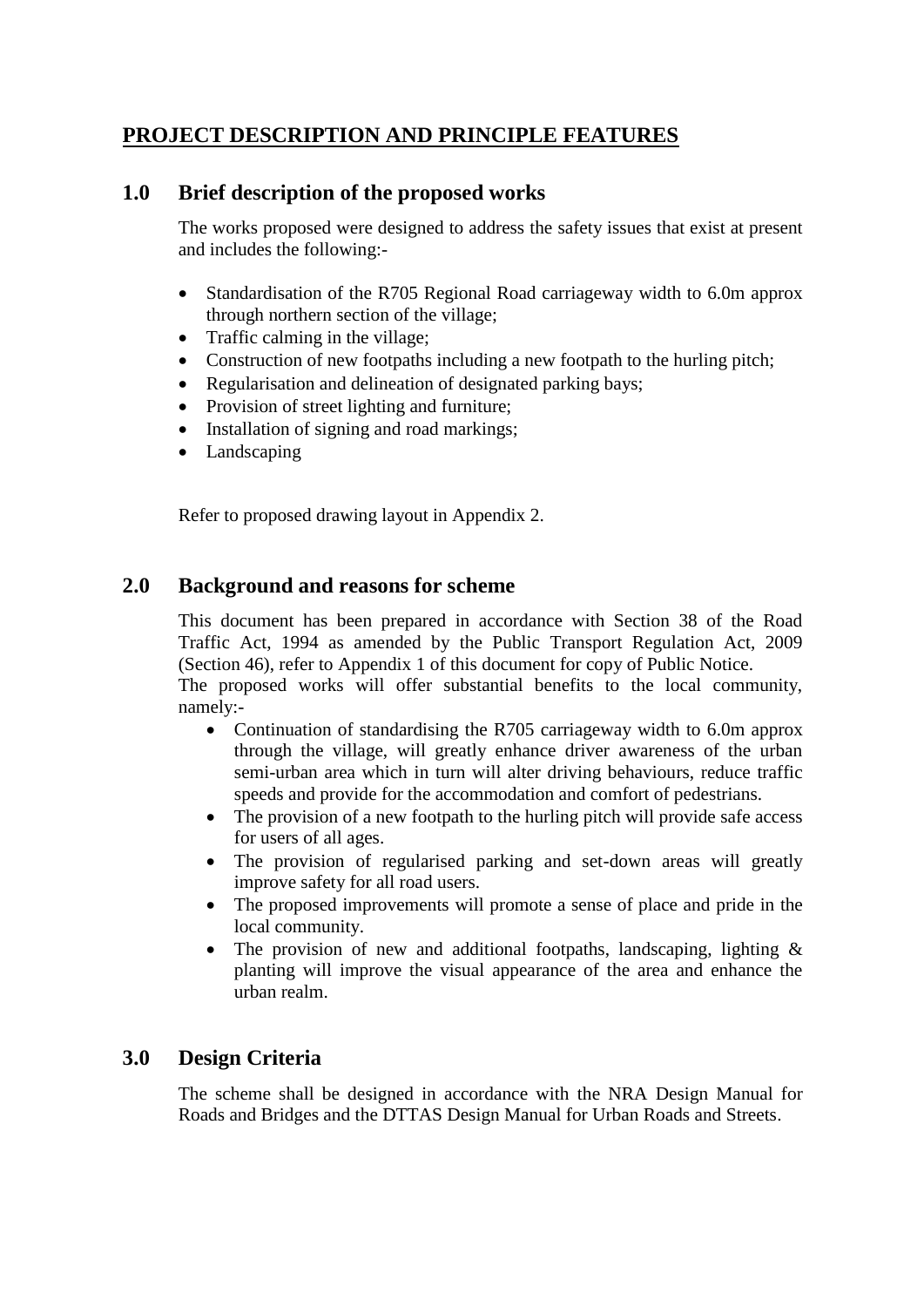### **4.0 Funding**

Part funding for the project was secured via the Town and Village Renewal Scheme under the Dept. of Rural & Community Development's "Rural Development Investment Programme, Project Ireland 2040.

The available grant funding is insufficient to cover the full scope of the works prescribed in this document. It is intended that priority will be given to the new footpath to hurling pitch along with works around the main junction as outlined in Phase 1 of drawings attached in Appendix 2.

## **5.0 Habitats Directive Project Screening Assessment**

The Screening for Appropriate Assessment was undertaken by the Local Authority and a copy of this report is available in Appendix 3 of this booklet.

### **6.0 Submissions**

Submissions or observations with respect to the proposed development dealing with the proper planning and development of the area in which the development will be carried out may be made online at [https://consult.kilkenny.ie;](https://consult.kilkenny.ie/) in writing to Tim Butler, Director of Services, Kilkenny County Council, County Hall, John Street, Kilkenny or sent to the following email address **TheRower@kilkennycoco.ie.** 

The latest time and date for receipt of submissions on the above scheme is **4pm on Friday 28th August 2020**. Submissions should be clearly marked **"The Rower Traffic Management Scheme Part 2".**

**T. Butler Director of Services Kilkenny County Council County Buildings John Street Kilkenny**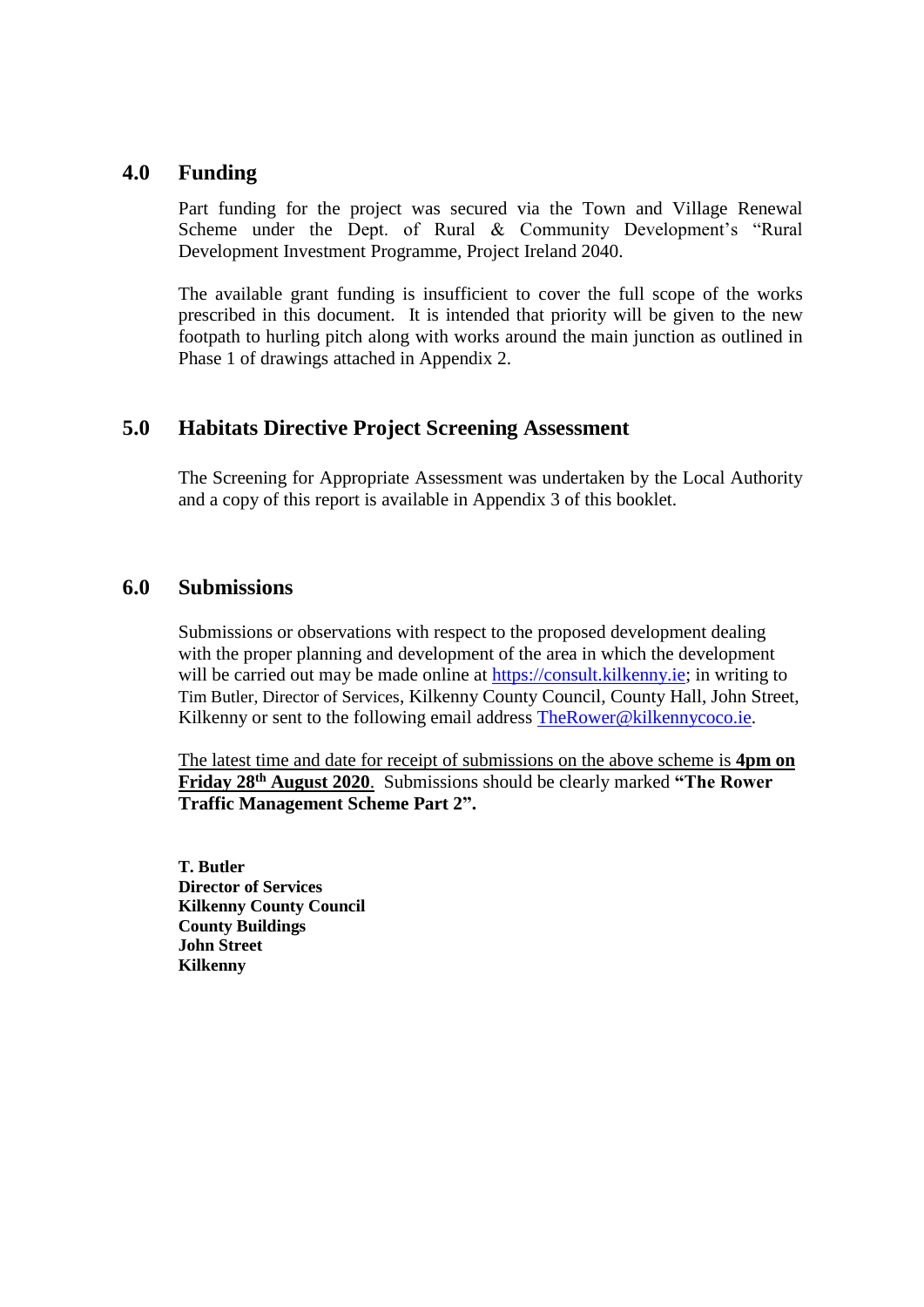**Appendix 1**

## **COPY OF PUBLIC NOTICE**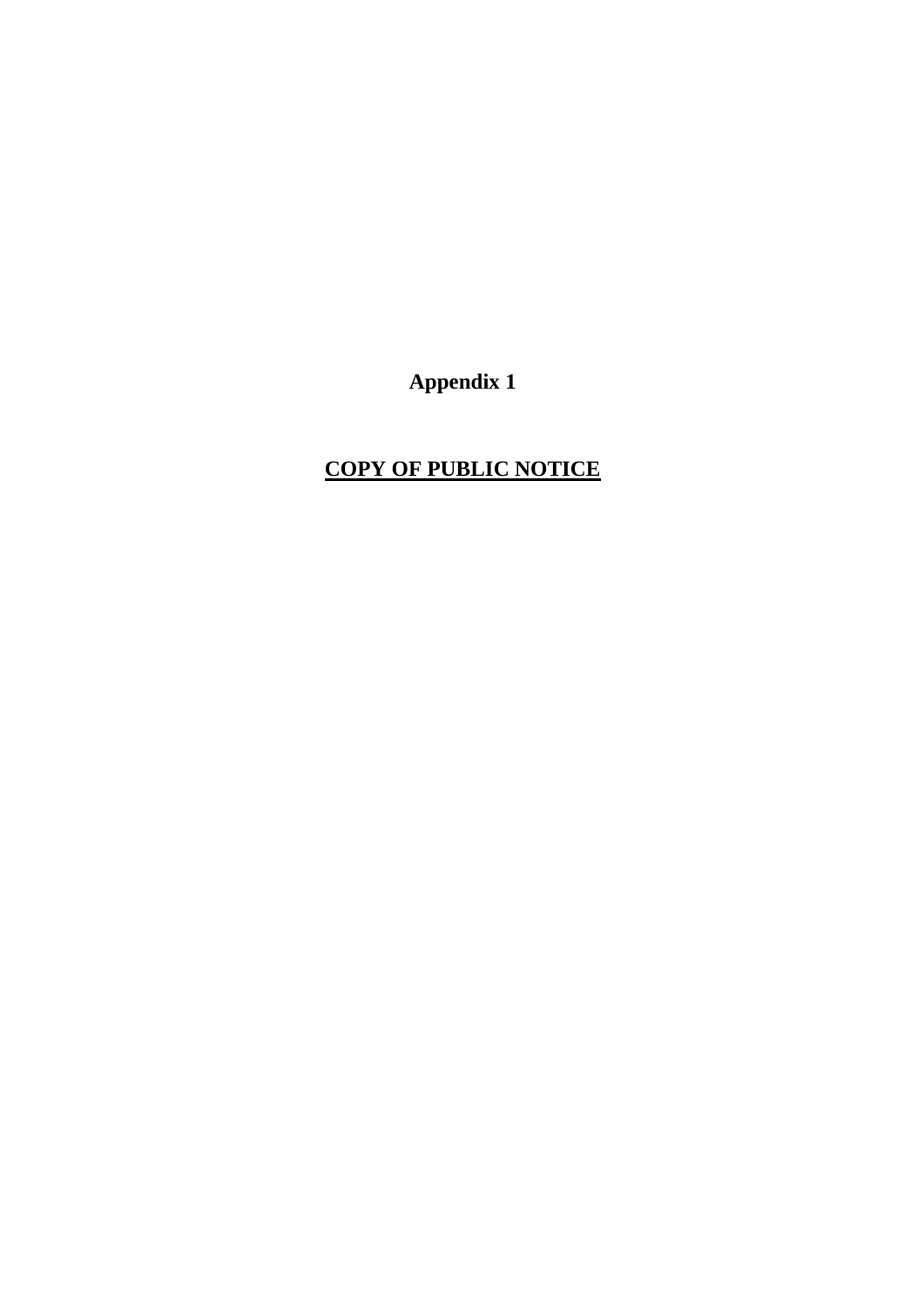

**Public Notice in Compliance with the Road Traffic Act, 1994 (Section 38) as amended by the Public Transportation Regulation Act, 2009 (Section 46).**

## **The Rower Traffic Management Scheme Part 2**

Kilkenny County Council, in exercise of the powers conferred on it under Section 38 of the Road Traffic Act, 1994 as amended by the Public Transport Regulation Act, 2009 (Section 46), hereby gives notice of proposals pertaining to the following development:

- Standardisation of the R705 Regional Road carriageway width to 6.0m approx through northern section of village;
- Traffic calming in the village;
- Construction of new footpaths including a new footpath to the hurling pitch;
- Regularisation and delineation of designated parking bays;
- Provision of street lighting and furniture;
- Installation of signing and road markings;
- Landscaping

Plans and particulars of the proposed development will be available for inspection or purchase for a fee not exceeding the reasonable cost of making a copy during office hours from **Friday 31st July 2020 until Friday 21st August 2020**, at the following office by appointment:

- Area office of Thomastown Municipal District, Lady's Well Street, Thomastown, Co. Kilkenny from 9am to 1pm & 2pm to 4pm Monday to Friday (excluding weekends and Bank Holidays) by appointment only. To make an appointment please contact 056-7794340 or email [Thomastowoffice@kilkennycoco.ie.](mailto:Thomastowoffice@kilkennycoco.ie)
- Online at<https://consult.kilkenny.ie/> and [www.kilkennycoco.ie](http://www.kilkennycoco.ie/)

In accordance with the current COVID-19 restrictions and advice, all face to face project public consultations and meetings have been postponed until further notice.

Given that the COVID-19 restrictions are continuing, we are seeking the public's engagement through the following means;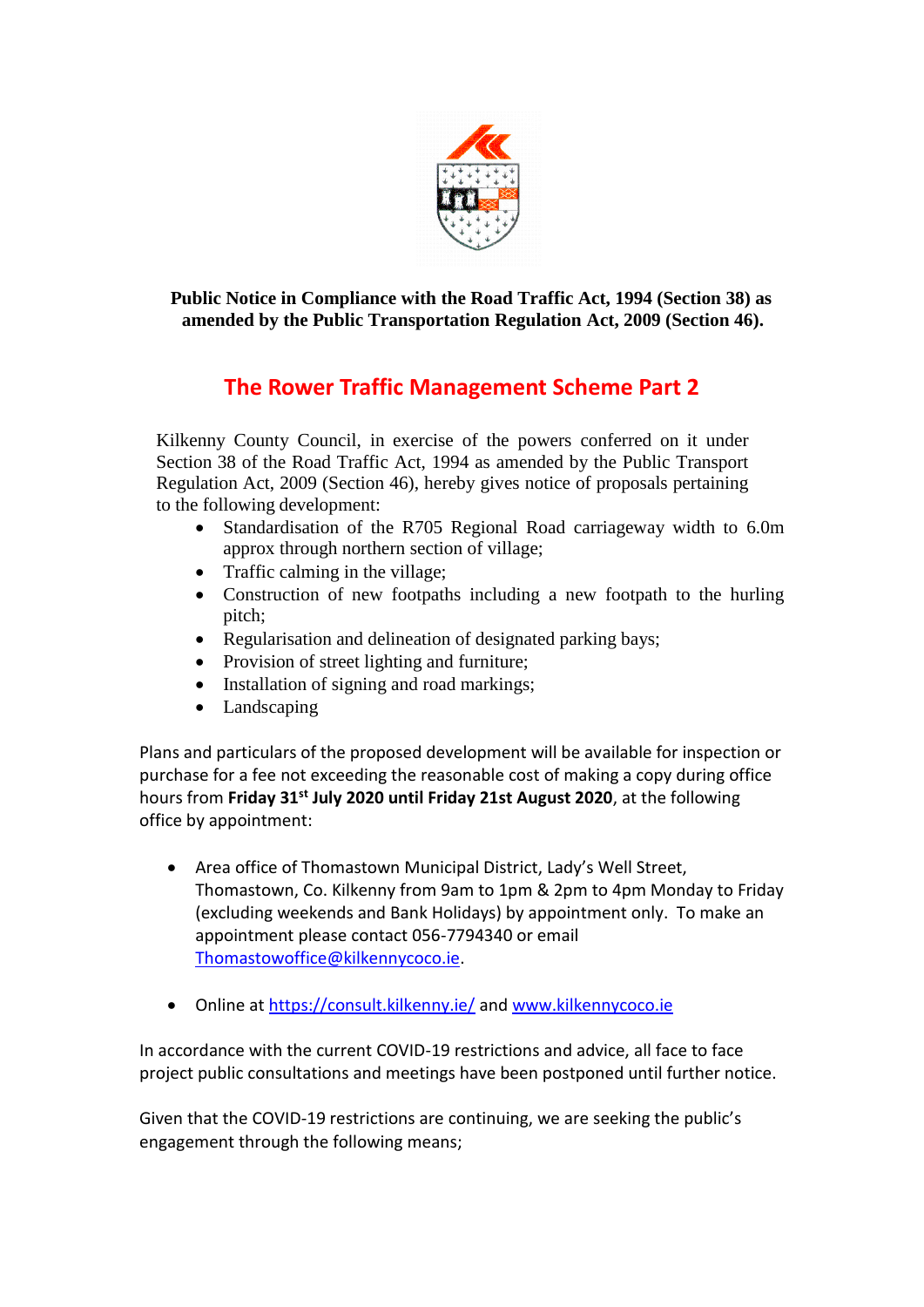Submissions or observations with respect to the proposed development dealing with the proper planning and development of the area in which the development will be carried out may be made online at [https://consult.kilkenny.ie;](https://consult.kilkenny.ie/), in writing to Tim Butler, Director of Services, Kilkenny County Council, County Hall, John Street, Kilkenny or sent to the following email address [TheRower@kilkennycoco.ie.](mailto:TheRower@kilkennycoco.ie) The latest time and date for receipt of submissions on the above scheme is **4pm Friday 28th August 2020.** Submissions should be clearly marked **"The Rower Traffic Management Scheme Part 2".**

**T. Butler Director of Services Kilkenny County Council County Buildings John Street Kilkenny**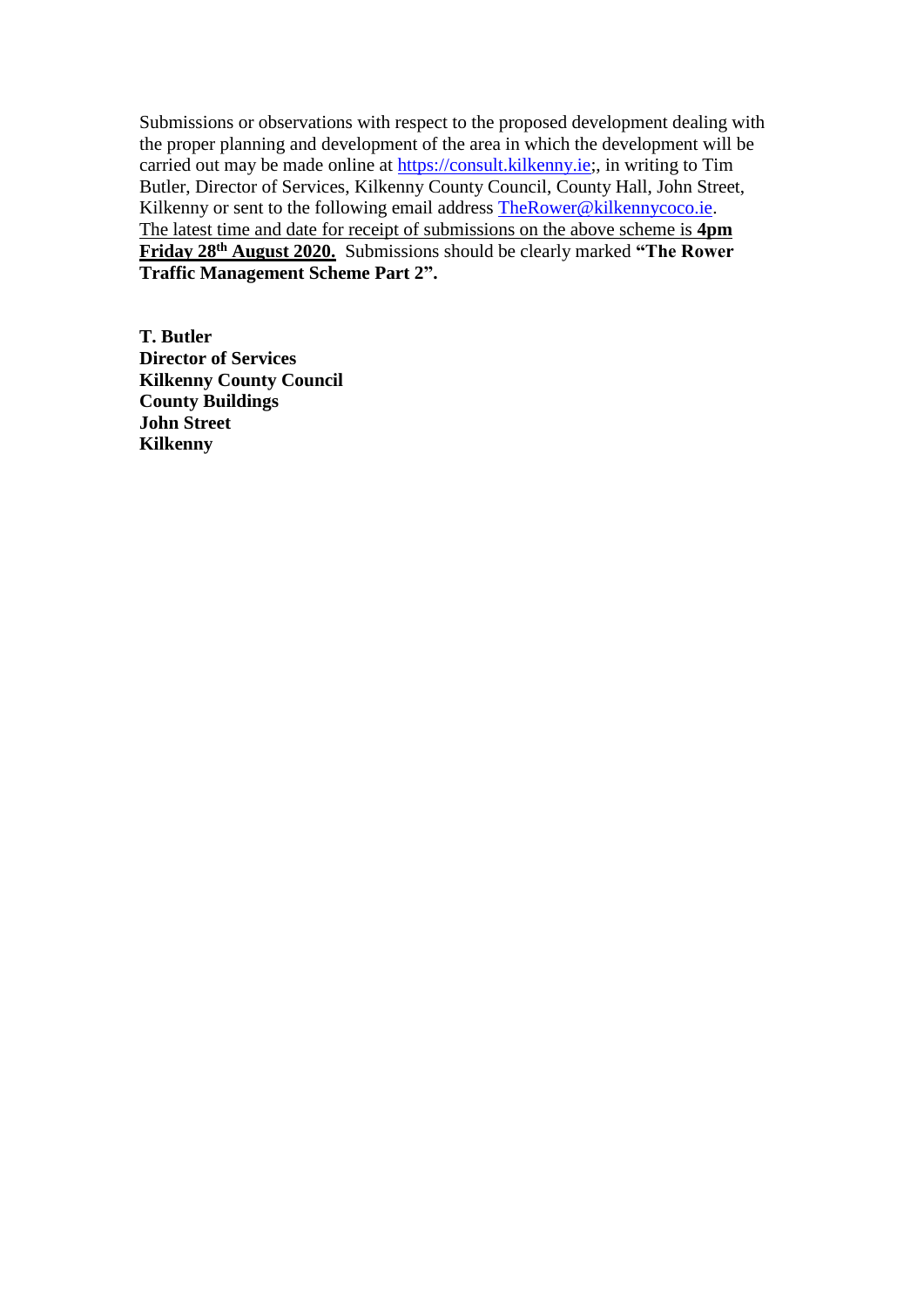# **Appendix 2**

**Proposed Plan Layout Drawing**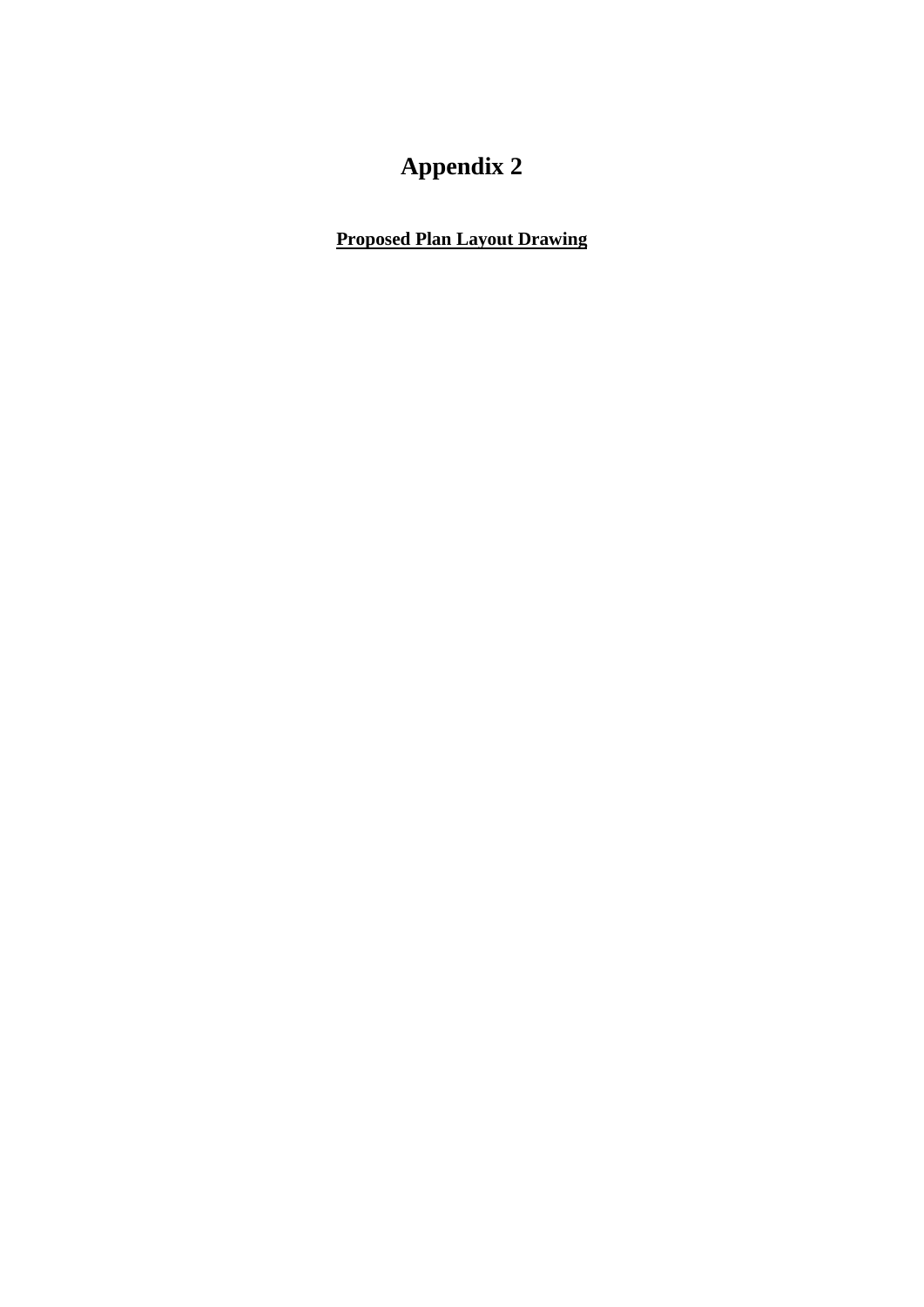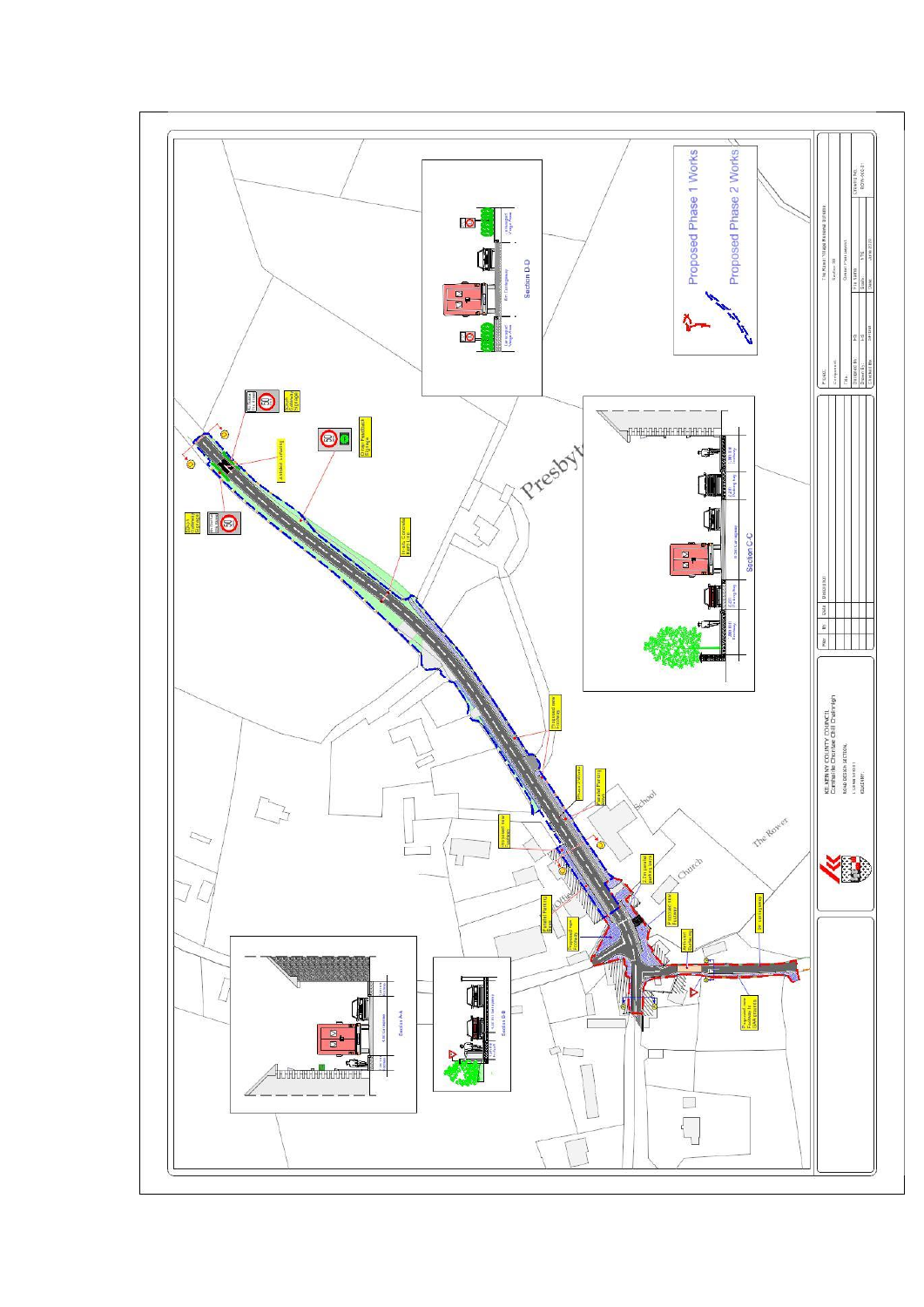## **Appendix 3**

**Habitats Directive Project Screening Assessment**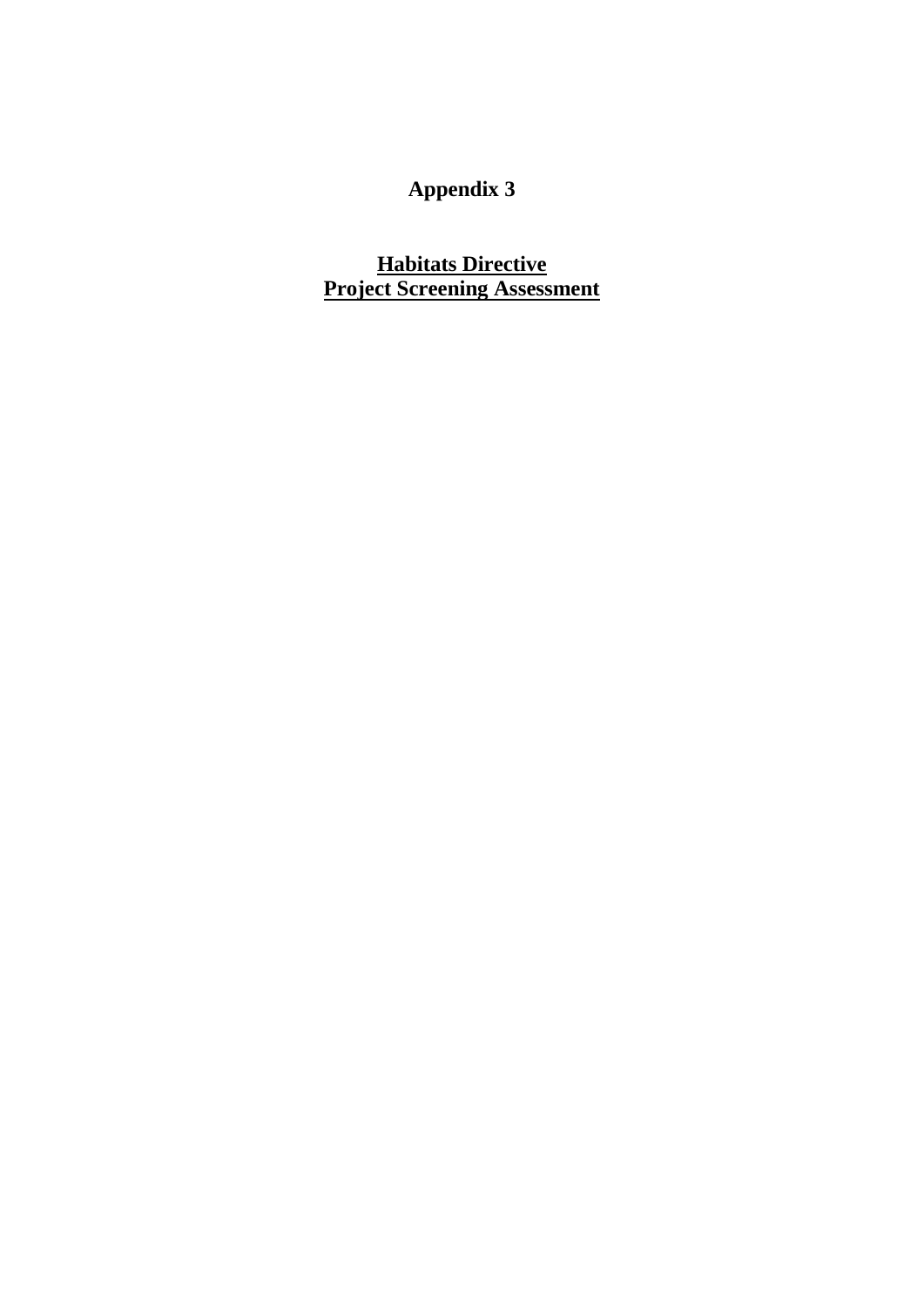### **Habitats Directive Project Screening Assessment**

#### **Table 1: Project Details**

| <b>Development Consent</b><br>Type | Section 38 road traffic act 1945 as amended         |
|------------------------------------|-----------------------------------------------------|
| <b>Development Location</b>        | The Rower                                           |
| <b>Planning ref</b>                |                                                     |
| Description of the project         | Footpath, road works parking, signage improvements. |

#### **Table 2: Identification of Natura 2000 sites (SACs and SPAs) which may be impacted by the proposed development**

Please answer the following five questions in order to determine whether there are any Natura 2000 sites which could potentially be impacted by the proposed development. If the answer to all of these questions is no, significant impacts can be ruled out for habitats and bird species. No further assessment is required. Please refer to tables 3 and 4 where the answer to any of these questions is yes.

|              |                                                                                                                                                                                                                                                                                                                                                                                                                                                                                                                                                                                                                                                                                                                                                   | Y/N |
|--------------|---------------------------------------------------------------------------------------------------------------------------------------------------------------------------------------------------------------------------------------------------------------------------------------------------------------------------------------------------------------------------------------------------------------------------------------------------------------------------------------------------------------------------------------------------------------------------------------------------------------------------------------------------------------------------------------------------------------------------------------------------|-----|
| 1            | <b>ONE- OFF HOUSE /SMALL EXTENSION/</b><br><b>ALTERATION TO EXISTING BUILDING</b>                                                                                                                                                                                                                                                                                                                                                                                                                                                                                                                                                                                                                                                                 | Y   |
| 1a           | Is the development a one- off house/small extension/alternation to existing<br>building within an SAC/SPA or within 100m of an SAC/SPA and likely to<br>discharge pollutants or nutrients of a significant nature and amount to<br>surface water within catchments of and SAC/ SPA as part of its<br>construction or operational phase (including the installation of waste water<br>treatment systems; percolation areas; septic tanks within SAC/SPA or very<br>close proximity)?.<br>If the answer to the above question is:<br>- no, then no appropriate assessment required<br>- yes, then an appropriate assessment is required<br>- not sure, then an appropriate assessment is required in accordance with the<br>precautionary principle | No  |
| $\mathbf{2}$ | <b>DEVELOPMENTS OTHER THAN THOSE</b><br><b>DESCRIBED IN 1 ABOVE</b>                                                                                                                                                                                                                                                                                                                                                                                                                                                                                                                                                                                                                                                                               | No  |
| 2a           | <b>Impacts On Freshwater Habitats</b><br>Is the development within a Special Area of Conservation whose qualifying interests<br>include freshwater habitats, or in the catchment of same and does the development<br>propose to discharge water to or abstract water from the habitat?<br>Sites to consider: Lower River Suir, River Barrow, River Nore.<br>Habitats to consider:<br>Alluvial Wet Woodland, (Lower River Suir), Dry Heath (some steep slopes along<br>River Barrow and its tributaries) Rivers, Streams, Lakes and Lagoons, Old Oak<br>Woodland, floating river vegetation,<br><b>Species to consider:</b>                                                                                                                        | N/A |
|              | River Lamprey, Brook Lamprey, Freshwater Pearls Mussel, Nore Freshwater Pearl                                                                                                                                                                                                                                                                                                                                                                                                                                                                                                                                                                                                                                                                     |     |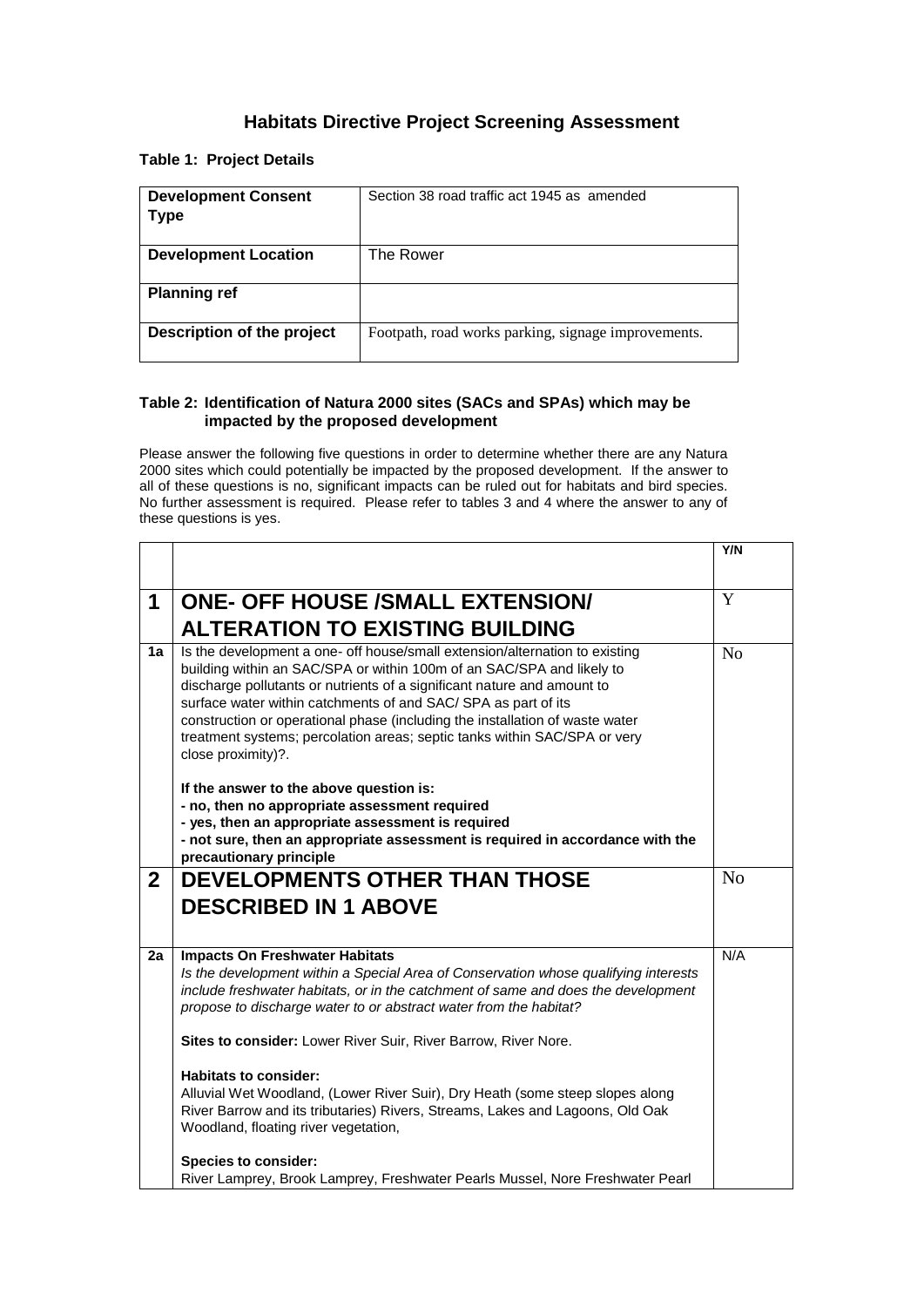|    |                                                                                                                                                                               | Y/N |
|----|-------------------------------------------------------------------------------------------------------------------------------------------------------------------------------|-----|
|    |                                                                                                                                                                               |     |
|    | Mussel, Crayfish, Twaite Shad, Atlantic Salmon, Otter, Vertigo Moulinsiana,                                                                                                   |     |
|    |                                                                                                                                                                               |     |
|    |                                                                                                                                                                               |     |
|    |                                                                                                                                                                               |     |
|    |                                                                                                                                                                               |     |
|    |                                                                                                                                                                               |     |
|    |                                                                                                                                                                               |     |
|    |                                                                                                                                                                               |     |
| 2b | <b>Impacts On Wetland Habitats</b>                                                                                                                                            | N/A |
|    | Is the development within a Special Area of Conservation whose qualifying interests<br>include wetland habitats, or likely to discharge water to or abstract water from the   |     |
|    | wetland?                                                                                                                                                                      |     |
|    |                                                                                                                                                                               |     |
|    | Sites to consider: Hugginstown Fen, Galmoy Fen, The Loughans, Flood Plain<br>wetlands                                                                                         |     |
|    |                                                                                                                                                                               |     |
|    | <b>Habitats to consider:</b>                                                                                                                                                  |     |
|    | Bogs, Alkaline Fens (Hugginstown and Galmoy), Turloughs (The Loughans)                                                                                                        |     |
|    |                                                                                                                                                                               |     |
| 2c | <b>Impacts on Intertidal and Marine Habitats</b>                                                                                                                              | N/A |
|    | Is the development located within a Special Area of Conservation whose qualifying<br>interests include intertidal and marine habitats and species, or within the catchment of |     |
|    | same and likely to discharge water to or abstract water from the habitats.                                                                                                    |     |
|    |                                                                                                                                                                               |     |
|    | <b>Sites to consider: Lower River Suir</b>                                                                                                                                    |     |
|    | Habitats to consider: Atlantic Salt meadows, Mudflats, sandflats, saltmarsh,                                                                                                  |     |
|    | estuary                                                                                                                                                                       |     |
|    | Species to consider: Sea Lamprey, River Lamprey, Brook Lamprey, Freshwater                                                                                                    |     |
|    | Pearl Mussel, Crayfish, Twaite Shad, Atlantic Salmon, Otter.                                                                                                                  |     |
| 2d | <b>Impacts On Woodlands And Grasslands</b>                                                                                                                                    | N/A |
|    | Is the development within a Special Area of Conservation whose qualifying habitats                                                                                            |     |
|    | include terrestrial habitats, or in close proximity to same with a likely ecological                                                                                          |     |
|    | impact?.                                                                                                                                                                      |     |
|    | Sites to consider: Spa hill and Clomantagh Hill, Cullahil Mountain, River Barrow,                                                                                             |     |
|    | River Nore, Lower River Suir                                                                                                                                                  |     |
|    | <b>Habitats to consider:</b>                                                                                                                                                  |     |
|    | Alluvial Wet Woodlands (River Nore below Inistioge and River Suir at Fiddown Island                                                                                           |     |
|    | and Carrick on Suir), Eutropic tall herb vegetation (River Suir at Fiddown Island and                                                                                         |     |
|    | Carrick on Suir), and grasslands (Spa hill and Clomantagh Hill, Cullahil Mountain)                                                                                            |     |
|    | Oak Woodlands in old estates next to the Nore and Barrow                                                                                                                      |     |
|    |                                                                                                                                                                               |     |
|    | Species to consider: Greenwinged, Frog and Bee Orchids (Cullahill and<br>Clomantagh Hill), Nettle Leaved Bellflower and Autumn Crocus                                         |     |
|    |                                                                                                                                                                               |     |
|    |                                                                                                                                                                               |     |
| 2e | <b>Impacts On Birds</b><br>Is the development within a Special Protection Area, or likely to discharge water to                                                               | N/A |
|    | same or likely to have another significant impact on the habitats of Birds in same?.                                                                                          |     |
|    |                                                                                                                                                                               |     |
|    | Sites to consider: River Nore                                                                                                                                                 |     |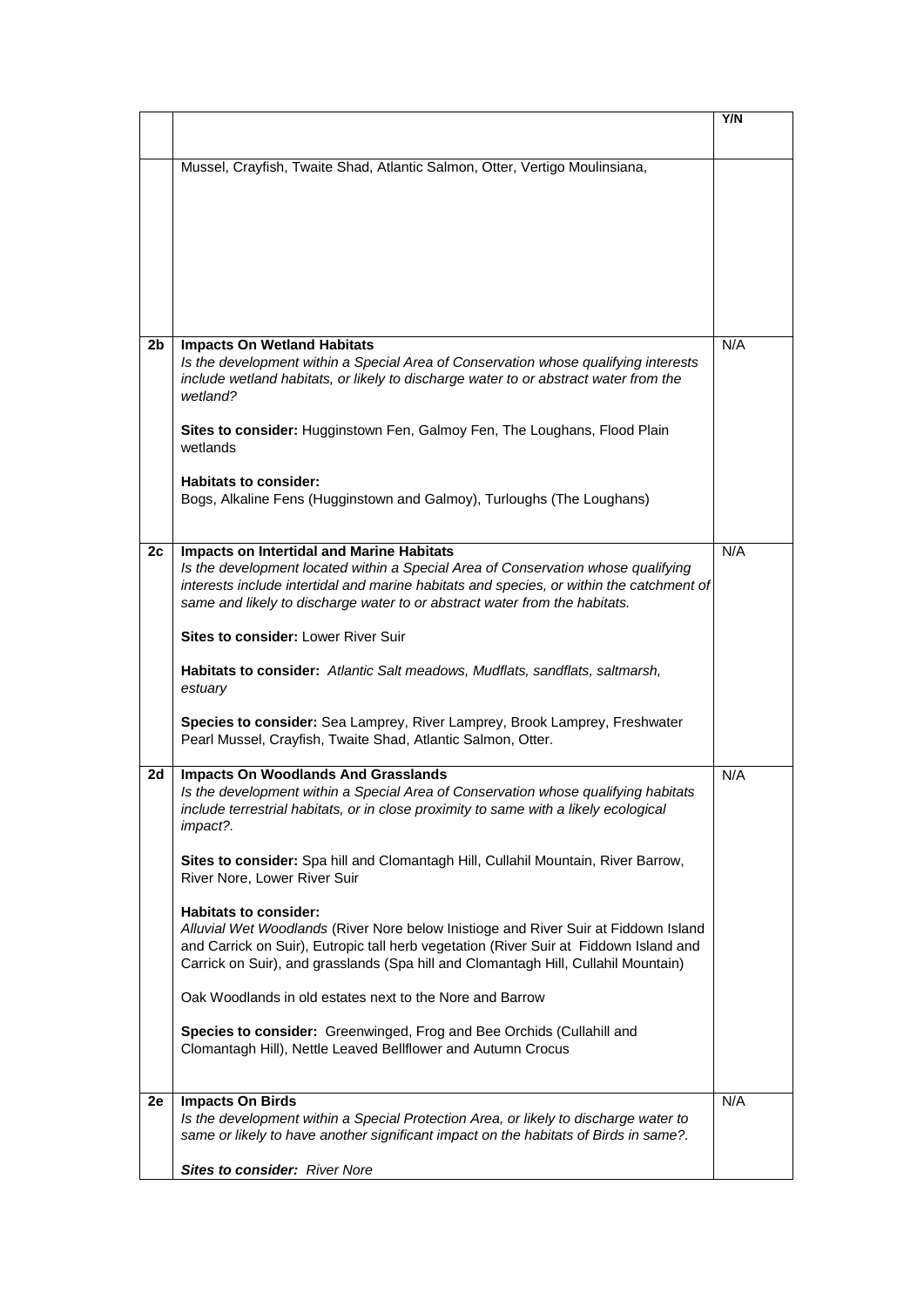|                                                                                                | Y/N |
|------------------------------------------------------------------------------------------------|-----|
|                                                                                                |     |
| <b>Species to consider:</b><br>River Nore: Kingfisher (Alcedo Atthis) - Nesting in river banks |     |

#### **Table 3: Determination of possible impacts on Natura 2000 sites.**

Where it has been identified in table 2 that there is a Natura 2000 site within the potential impact zone of the proposed development, it is necessary to try to determine the nature of the possible impacts. Please answer the following questions as appropriate.

| 1.           | Impacts on designated freshwater habitats (rivers, lakes streams and<br>lagoons).                                                                                                          |     |
|--------------|--------------------------------------------------------------------------------------------------------------------------------------------------------------------------------------------|-----|
|              | Please answer the following if the answer to question 2a in table 2 was yes.                                                                                                               |     |
|              | Does the development involve any of the following:                                                                                                                                         |     |
| 1.1          | Impacts on watercourses (tributaries, streams, drains) which<br>are remote from the SAC/SPA but may still impact on the<br>SAC/SPA by reason of the nature or quantity of the<br>discharge | N/A |
| 1.2          | N/A<br>Abstraction from surfacewater or groundwater within 1km of<br>SAC/SPA.                                                                                                              |     |
| 1.3          | Removal of topsoil within 100 m of watercourses with<br>potential for surface water runoff.                                                                                                | N/A |
| 1.4          | N/A<br>Infilling or raising of ground levels within 100m of<br>watercourses with potential for surface water runoff.                                                                       |     |
| 1.5          | Construction of drainage ditches within 1km of SAC/SPA.                                                                                                                                    | N/A |
| 1.6          | Construction within a floodplain or within an area liable to<br>flood.                                                                                                                     | N/A |
| 1.7          | Crossing or culverting of rivers or streams within 1km of<br>SAC/SPA.                                                                                                                      | N/A |
| 1.8          | Storage of chemicals hydrocarbons or organic wastes within<br>100 m of a watercourse.                                                                                                      | N/A |
| 1.9          | Development of a large scale which involves the production<br>of an EIS.                                                                                                                   | N/A |
| 1.10         | Development of quarries, particularly where abstraction is<br>below water table.                                                                                                           | N/A |
| 1.11         | Development of windfarms within 1km of an SAC or with the<br>risk of runoff to an SAC/SPA, particularly during construction.                                                               | N/A |
| 1.12         | Development of pumped hydro electric stations.                                                                                                                                             | N/A |
| $\mathbf{2}$ | Impacts on designated wetland habitats (bog, heath, marsh, fen).                                                                                                                           |     |
|              | Please answer the following if the answer to question 2b in table 2 was yes.                                                                                                               |     |
|              | Does the development involve any of the following:                                                                                                                                         |     |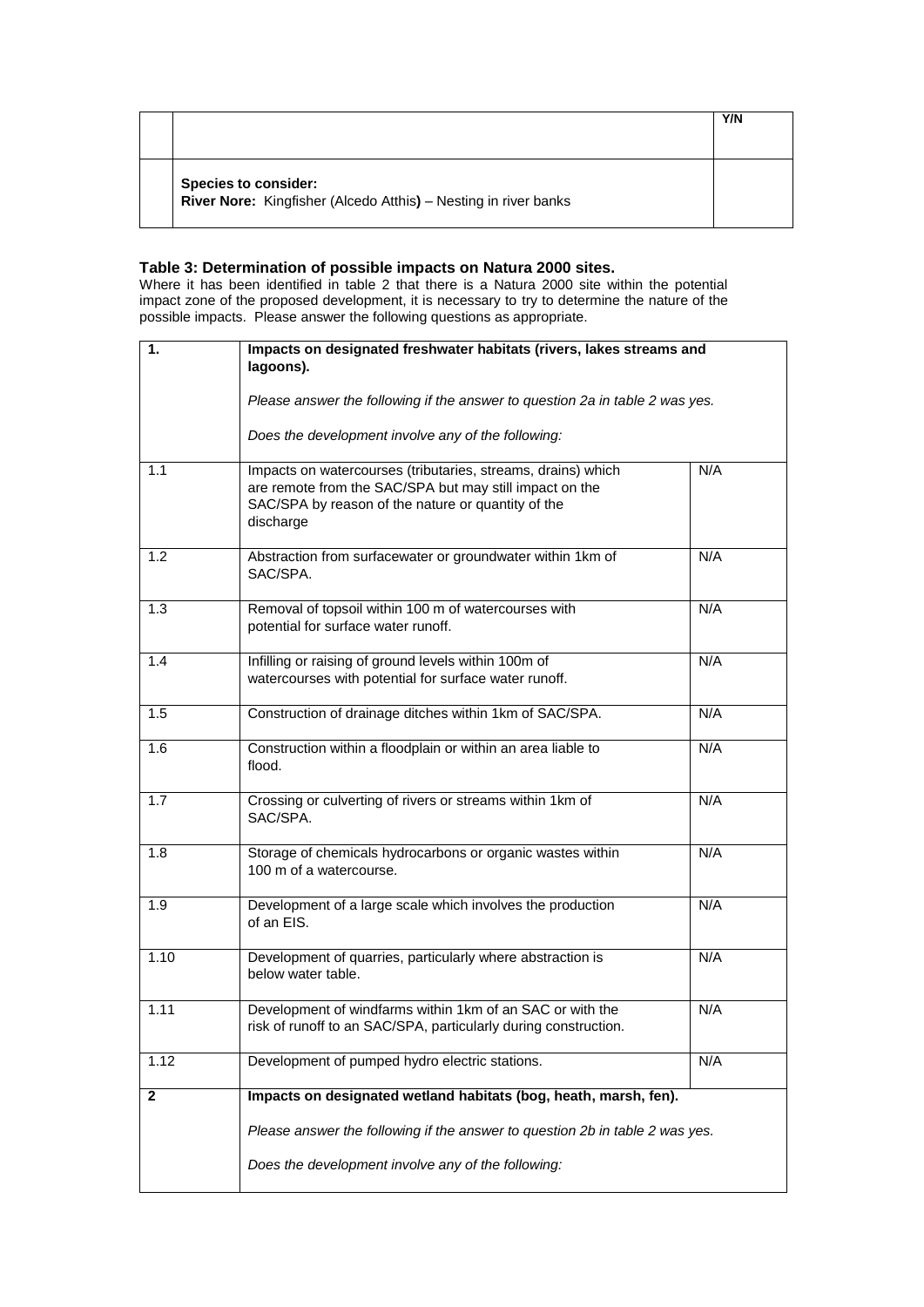| 2.1 | Impacts on watercourses (tributaries, streams, drains) which                                                                           | N/A |
|-----|----------------------------------------------------------------------------------------------------------------------------------------|-----|
|     | are remote from the SAC/SPA but may still impact on the                                                                                |     |
|     | SAC/SPA by reason of the nature or quantity of the                                                                                     |     |
|     | discharge.                                                                                                                             |     |
|     |                                                                                                                                        |     |
| 2.2 | Construction of roads or other infrastructure on peat habitats within                                                                  | N/A |
|     | 1km of a Natura 2000 site of which qualifying interests include peat,                                                                  |     |
|     | fen or marsh. (Only Peat habitat at Bruckana - consider Galmoy fen -                                                                   |     |
|     | impact unlikely                                                                                                                        |     |
|     |                                                                                                                                        |     |
| 2.3 | Development of a large scale within 1km within a Natura 2000 site,                                                                     | N/A |
|     | whose qualifying features include fen or marsh, which involves the                                                                     |     |
|     | production of an EIS.                                                                                                                  |     |
|     |                                                                                                                                        |     |
| 3   | Impacts on designated intertidal and marine habitats (mudflats, sandflats,                                                             |     |
|     | estuaries, reefs and sea cliffs).                                                                                                      |     |
|     |                                                                                                                                        |     |
|     | Please answer the following if the answer to question 2c in table 2 was yes.                                                           |     |
|     |                                                                                                                                        |     |
|     | Does the development involve any of the following:                                                                                     |     |
|     |                                                                                                                                        |     |
| 3.1 | Impacts on intertidal and marine habitats from potential                                                                               | N/A |
|     | development which are remote from the SAC/SPA but may<br>still impact on the SAC/SPA by reason of the nature or                        |     |
|     | quantity of the discharge                                                                                                              |     |
|     |                                                                                                                                        |     |
| 3.2 | Development of piers, slipways, marinas, pontoons or any other                                                                         | N/A |
|     | infrastructure within 5km of a Natura 2000 site whose qualifying                                                                       |     |
|     | features include intertidal or marine habitats.                                                                                        |     |
|     |                                                                                                                                        |     |
| 3.3 | Dredging within 5km of a Natura 2000 site whose qualifying features                                                                    | N/A |
|     | include intertidal or marine habitats.                                                                                                 |     |
|     |                                                                                                                                        |     |
| 3.4 | Impacts on watercourses (tributaries, streams, drains) which                                                                           | N/A |
|     | are remote from the SAC/SPA but may still impact on the                                                                                |     |
|     | SAC/SPA by reason of the nature or quantity of the                                                                                     |     |
|     | discharge.                                                                                                                             |     |
|     |                                                                                                                                        |     |
| 3.5 | Removal of topsoil or infilling within 100m of Natura 2000 sites whose                                                                 | N/A |
|     | qualifying features include intertidal or marine habitats where potential                                                              |     |
|     | for surface water runoff exists.                                                                                                       |     |
|     |                                                                                                                                        |     |
| 3.6 | Development of a large scale within 1km of Natura 2000                                                                                 | N/A |
|     | sites whose qualifying features include intertidal or marine                                                                           |     |
|     | habitats, which involves the production of an EIS.                                                                                     |     |
| 4   | Impacts on other designated woodlands and grasslands                                                                                   |     |
|     | (woodland, upland grassland, lowland grassland, coastal grassland                                                                      |     |
|     | including dunes).                                                                                                                      |     |
|     |                                                                                                                                        |     |
|     | Please answer the following if the answer to question 2d in table 2                                                                    |     |
|     | was yes.                                                                                                                               |     |
|     |                                                                                                                                        |     |
|     | Does the development involve any of the following:                                                                                     |     |
|     |                                                                                                                                        |     |
|     |                                                                                                                                        | N/A |
| 4.1 | Works within the boundary of a Special Area of Conservation whose<br>qualifying interests include woodland or grassland habitat types. |     |
|     |                                                                                                                                        |     |
| 4.2 | Development within 200m of Natura 2000 site with woodland or                                                                           | N/A |
|     | grassland habitats.                                                                                                                    |     |
|     |                                                                                                                                        |     |
|     |                                                                                                                                        |     |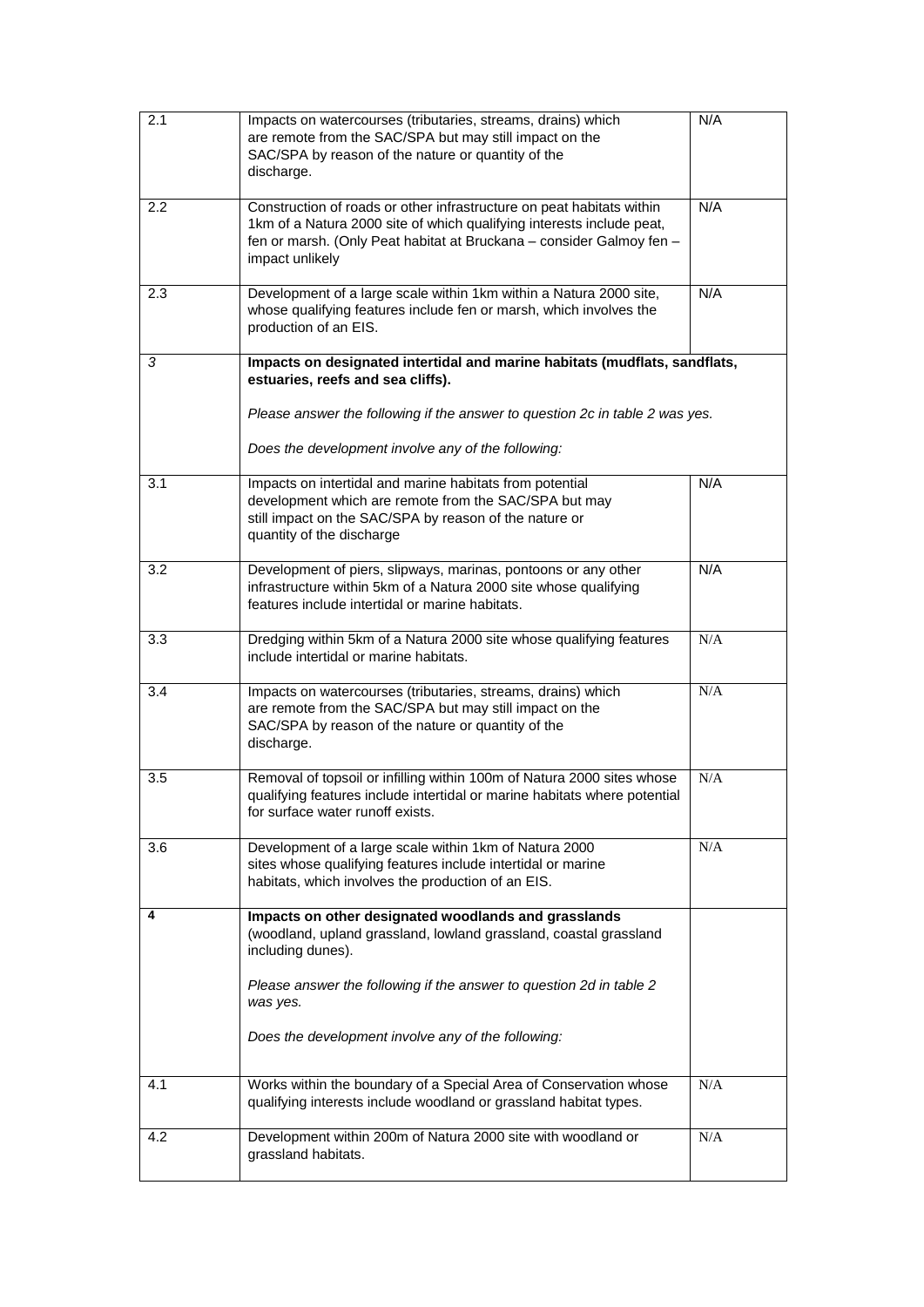| 4.3 | Development of a large scale within 1km of Natura 2000 site<br>with woodland, grassland or coastal habitats which involves<br>the production of an EIS.               |     |
|-----|-----------------------------------------------------------------------------------------------------------------------------------------------------------------------|-----|
| 5   | <b>Impacts on birds in SPAs</b><br>Please answer the following if the answer to question 2e in table 2 was yes.<br>Does the development involve any of the following: |     |
| 5.2 | Erection of wind turbines within 1km of an SPA.                                                                                                                       | N/A |
| 5.3 | All construction works within 100m of SPA (River Nore), including the<br>development of cycle ways or walking routes                                                  | N/A |
| 5.4 | Infilling of coastal habitats within 500m of intertidal SPA.                                                                                                          | N/A |
| 5.5 | Works within 1km of coastal SPA which will result in discharges to<br>rivers or streams that are directly connected to designated sites.                              | N/A |

**Conclusion:** If the answer to question 1 and 2a-e are no or n/a, significant impacts on habitats within Natura 2000 sites and on SPAs can be ruled out. No further assessment is required in relation to habitats or birds. If the answer to any question in table 2 is yes, you may require further information, unless you are satisfied that the project proponents have incorporated adequate mitigation into their design to avoid impacts on the Natura 2000 site (eg water pollution protection measures). Such information should be provided in the form of a Natura Impact Statement which should address the particular issues of concern as identified through the above.

#### **Table 4: Consideration of potential impacts on protected species**

Many of our Special Areas of Conservation are designated for species as well as for habitats. These are listed below, alongside the sites for which they are designated. Included is a short list of the types of activities which could have an impact on these species. Please tick if you are concerned that the proposed development could have an impact on these species.

| <b>Species</b>     | <b>Relevant Sites</b>                                                                                                                                                                                                                                                              | <b>Activites which could</b><br>have impacts on species                   | <b>Possible</b><br><b>Impacts</b><br>Identified?<br>Y/N |
|--------------------|------------------------------------------------------------------------------------------------------------------------------------------------------------------------------------------------------------------------------------------------------------------------------------|---------------------------------------------------------------------------|---------------------------------------------------------|
| Otter              | <b>River Nore</b><br><b>River Barrow</b><br>Lower River Suir<br>Note: Otters are a strictly<br>protected species. All<br>breeding sites and resting<br>places are protected<br>regardless of whether or not<br>they are within or external to<br>Special Areas of<br>Conservation. | Activities that interfere with<br>river banks.                            | <b>No</b>                                               |
| Atlantic<br>Salmon | <b>River Barrow</b><br><b>River Nore</b><br>Lower River Suir                                                                                                                                                                                                                       | Activities that interfere with water<br>quality, levels or the river bed; | No.                                                     |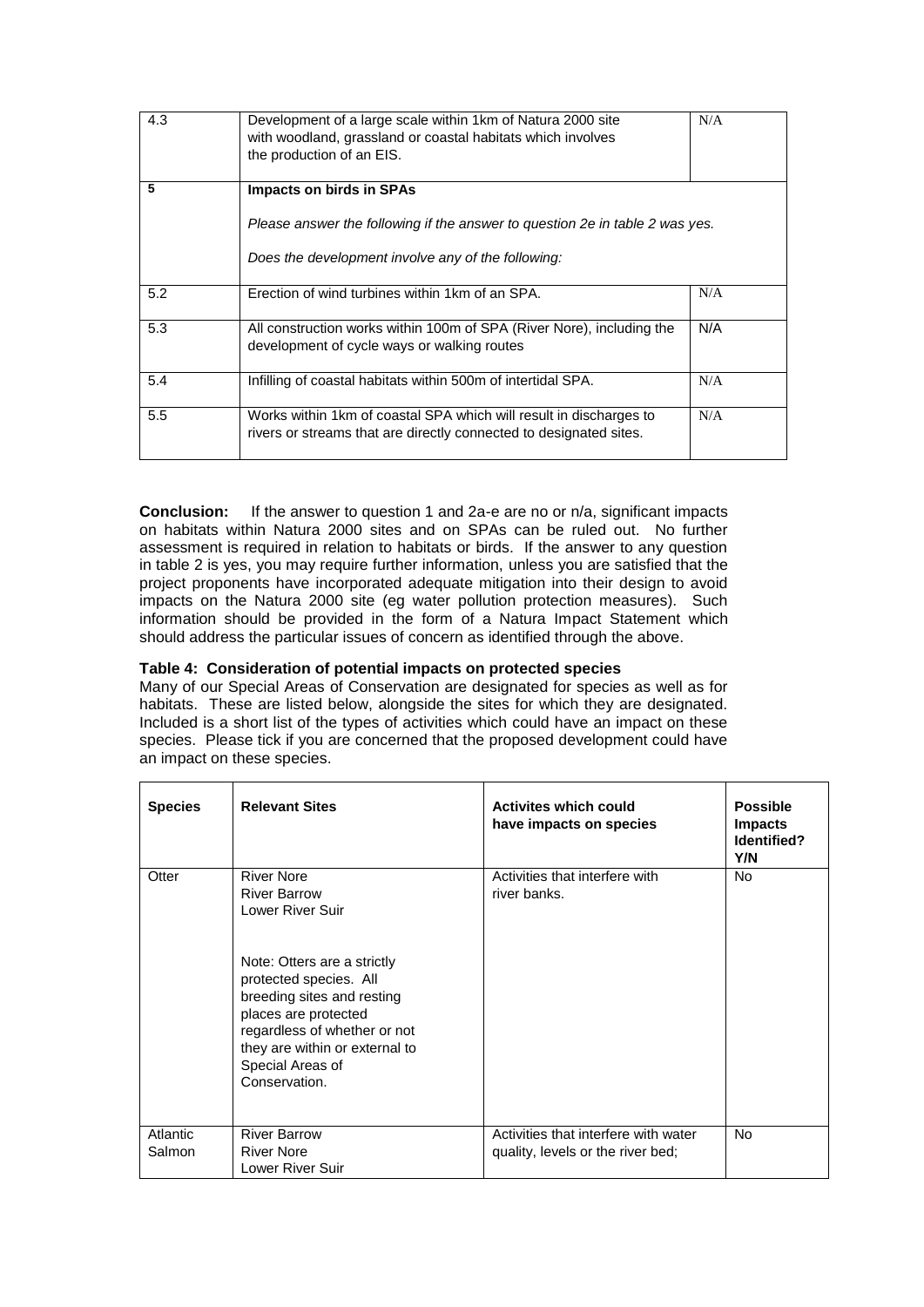| <b>Species</b>                            | <b>Relevant Sites</b>                                               | <b>Activites which could</b><br>have impacts on species                                | <b>Possible</b><br><b>Impacts</b><br>Identified?<br>Y/N |
|-------------------------------------------|---------------------------------------------------------------------|----------------------------------------------------------------------------------------|---------------------------------------------------------|
| River<br>Lamprey                          | <b>River Barrow</b><br><b>River Nore</b><br>Lower River Suir        | Activities that interfere with water<br>quality, levels or the river bed;              | <b>No</b>                                               |
| <b>Brook</b><br>Lamprey                   | <b>River Barrow</b><br>River Nore<br><b>Lower River Suir</b>        | Activities that interfere with water<br>quality, levels or the river bed;              | No                                                      |
| Sea Lamprey                               | <b>River Barrow</b><br><b>River Nore</b><br><b>Lower River Suir</b> | Activities that interfere with water<br>quality or the river bed – estuarine<br>areas: | No                                                      |
| Twaite Shad                               | Lower River Suir                                                    | Activities that interfere with water<br>quality or the river bed - estuarine<br>areas; | No                                                      |
| Crayfish                                  | <b>Lower River Suir</b>                                             | Activities that interfere with water<br>quality or the river bed;                      | No                                                      |
| Freshwater<br>Pearl Mussel                | <b>River Barrow</b><br>River Nore<br>Lower River Suir               | Activities that interfere with water<br>quality, levels or the river bed;              | <b>No</b>                                               |
| <b>Nore</b><br>Freshwater<br>Pearl Mussel | <b>River Nore</b>                                                   | Activities that interfere with water<br>quality, levels or the river bed;              | <b>No</b>                                               |

**Conclusion:** If the answer to all of the above is no, significant impacts on species can be ruled out. If the answer to any of the above is yes, then further information is likely to be required in relation to potential for impact on that particular species. Where potential impacts are identified on Otters or on Bats outside designated sites, then further information should be sought in the form of a species specific survey. In these cases, appropriate assessment is not required.